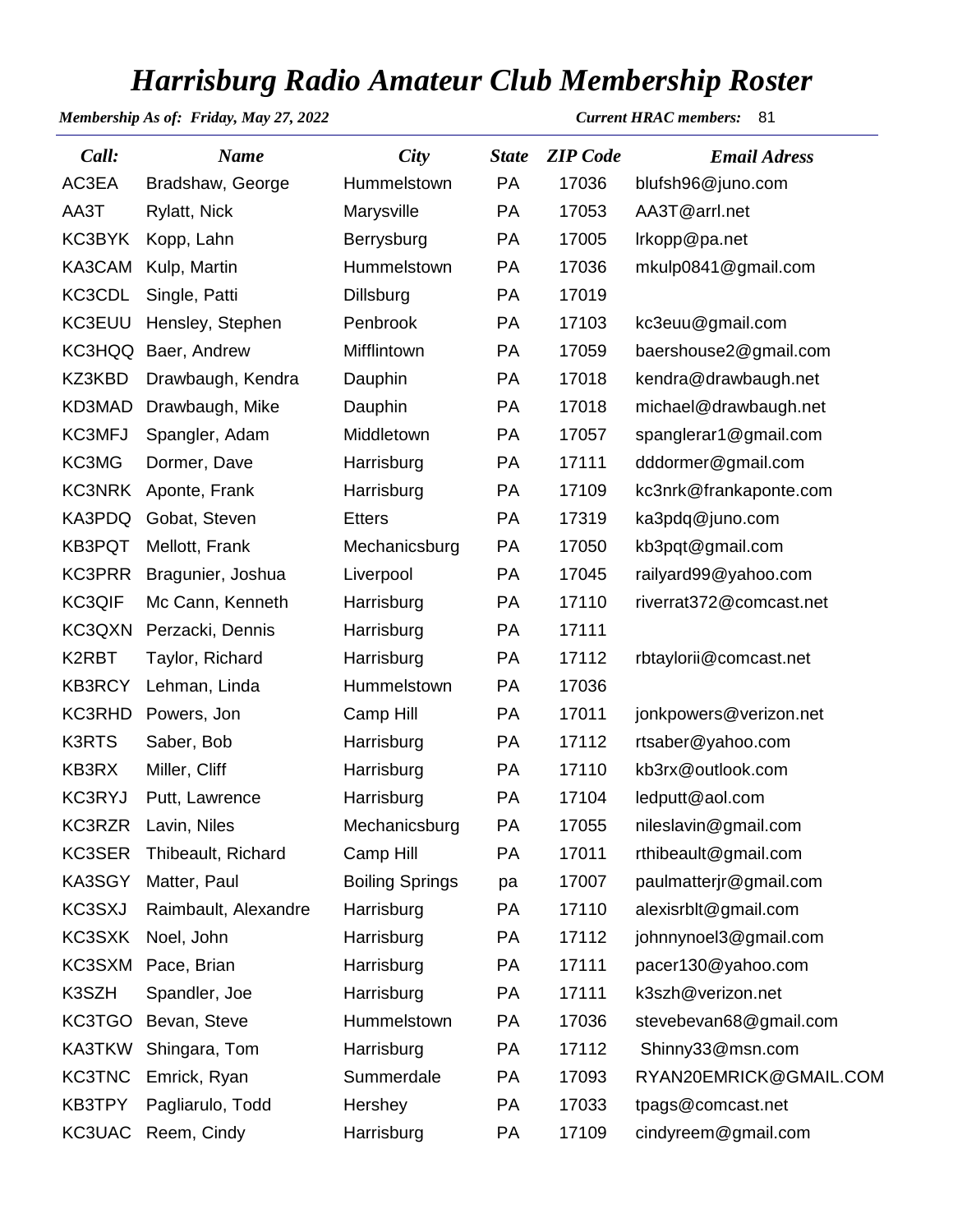| Call:             | <b>Name</b>         | City             | <b>State</b> | <b>ZIP</b> Code | <b>Email Adress</b>         |
|-------------------|---------------------|------------------|--------------|-----------------|-----------------------------|
| K3URT             | Sanders, Curt       | Harrisburg       | PA           | 17109           | k3urt@mac.com               |
| KW3W              | Maguire, Charles    | Elizabethville   | PA           | 17023           | cm3.14159@gmail.com         |
|                   | KC3WEB Weber, John  | Duncannon        | <b>PA</b>    | 17020           | web111453@yahoo.com         |
| KB3WIG            | Lehman, Andy        | Hummelstown      | PA           | 17036           |                             |
| KB3WIH            | Lehman, Pete        | Hummelstown      | PA           | 17036           |                             |
| K3XQ              | Eby, Travis         | Enhaut           | PA           | 17113           | k3xq@arrl.net               |
| KB3YDL            | Powers, Craig       | Harrisburg       | PA           | 17111           | cep0624@gmail.com           |
| KA3YLY            | Sheppard, Dennis    | Mechanicsburg    | PA           | 17050           | timelegend@hotmail.com      |
| KB3YPI            | Wagner, Rich        | Harrisburg       | <b>PA</b>    | 17110           | rickwag@verizon.net         |
| KB3YRC            | Lenker, Richard     | Harrisburg       | PA           | 17110           | kb3yrc@comcast.net          |
| KB3YRI            | Reist, Brad         | Harrisburg       | <b>PA</b>    | 17110           | bradreist@gmail.com         |
| KA1YSR            | Maletich, Charles   | Harrisburg       | PA           | 17109           | ka1ysr@outlook.com          |
| N3ACP             | Single, Robert      | <b>Dillsburg</b> | <b>PA</b>    | 17019           | bob@bobsingle.com           |
| N3BWD             | Nock, Steve         | New Cumberland   | <b>PA</b>    | 17070           | snock@comcast.net           |
| NE3H              | Shuey, Joe          | Camp Hill        | <b>PA</b>    | 17011           | ne3h@verizon.net            |
| N3HLK             | Kalbaugh, Mike      | Middletown       | PA           | 17057           | n3hlk@arrl.net              |
| N3JRR             | Rubertone, Joe      | Enola            | <b>PA</b>    | 17025           | jrrubertone47@gmail.com     |
| N3KOM             | Castellani, Patrick | Halifax          | <b>PA</b>    | 17032           | patrickcastellani@gmail.com |
| N3KZX             | Coleman, Randy      | Hershey          | <b>PA</b>    | 17033           | rcoleman05@verizon.net      |
| NC <sub>3</sub> O | Himes, John         | Carlisle         | <b>PA</b>    | 17015           | jack.himes@verizon.net      |
| NI <sub>3</sub> O | Roth, Paul          | Elizabethtown    | <b>PA</b>    | 17022           | paul.roth@gmail.com         |
| N3OSO             | Inscho, Donald      | <b>Etters</b>    | <b>PA</b>    | 17319           | dinscho@ptd.net             |
| N3UGW             | Wenner, Richard     | Harrisburg       | <b>PA</b>    | 17112           | Dicwen@aol.com              |
| N3URO             | Eslinger, Larry     | Mechanicsburg    | PA           | 17050           |                             |
| N3WL              | Greiner, Charles    | Camp Hill        | PA           | 17011           | kn6wlcg@juno.com            |
| WA3ATV            | Rapak, Dan          | Summerdale       | PA           | 17093           | danrapak@verizon.net        |
| WB3BKN            | Snyder, Terry       | Halifax          | PA           | 17032           | wb3bkn1@gmail.com           |
| W3CWT             | Tapley, Charlie     | Palmyra          | PA           | 17078           | w3cwt@hotmail.com           |
| WA3DO             | Yeager, William     | New Bloomfield   | PA           | 17068           | wa3dog@outlook.com          |
| WA3EYQ            | Steppy, Joseph      | Millersburg      | PA           | 17061           | psu6872@gmail.com           |
| W3HP              | Harris, R J         | Mechanicsburg    | PA           | 17050           | stuff@rjharris.com          |
| W3HPA             | Shkuda, Phil        | Hershey          | PA           | 17033           | w3hpa@comcast.net           |
| <b>WA3IJC</b>     | Mc Cutcheon, Robert | Harrisburg       | PA           | 17109           | bobmccutcheon34@yahoo.com   |
| WF3J              | Hoffman, James      | Lykens           | PA           | 17048           | wf3j@arrl.net               |
| WA3JBM            | Musselman, James    | Mechanicsburg    | PA           | 17055           | wa3jmb@gmail.com            |
| WB3JIS            | Robinson, Mark      | Hummelstown      | PA           | 17036           | wb3jis@gmail.com            |
| W3JJT             | Talaber, John       | Hershey          | <b>PA</b>    | 17033           | jjtalaber@gmail.com         |
| W3JOB             | Bragunier, Jacob    | Middletown       | PA           | 17057           | ajbragunier@verizon.net     |